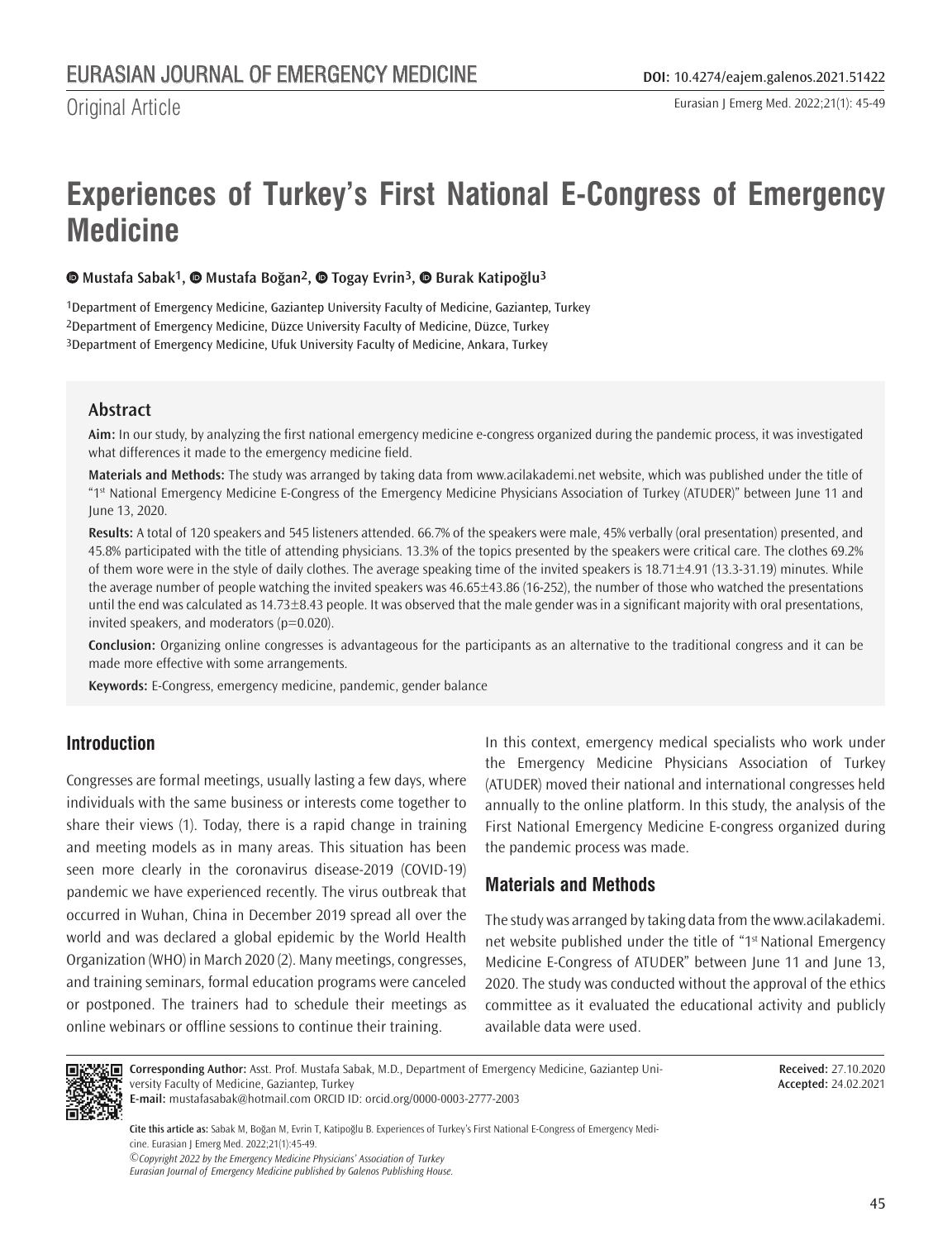The team conducting the study also served as the organizing committee and secretary of the congress. The congress was held free of charge with the support of sponsorship. Congress promotions started to be made about two weeks before the congress via Twitter, Instagram, Facebook, many WhatsApp groups including emergency medicine specialists, and the ATUDER web page (visual and audio promotion), SMS (to the mobile phones of ATUDER members). As of this date, it has been ensured that participants register for the congress. Participants were not required to be an emergency medicine specialist.

Four online sponsored webinars with session chairman, speakers, and participants in the congress program (topics; pain management, once corona, emergency management in seasonal diseases, management of respiratory tract infections in emergency medicine from influenza to corona), under six main headings (cardiovascular diseases, pediatric emergencies), trauma, toxicology and environmental diseases, critical care, emergency imaging and other (except for the specified categories) 35 offline sessions and a forum for participants to contribute and ask questions at the end of each session related to the topic. Suggestions and questions sent to this forum were planned to be discussed and answered online on the last day of the congress in the presence of the session chairman and speakers. Oral presentations were given on the last day of the congress and were limited to 5 minutes. It is planned to present the papers such as original study, case report, a methodological study prepared by the participants online in three separate server rooms. It was decided by a scientific committee consisting of six people to award three oral presentations.

On the congress days, the online webinar was broadcast live without being recorded. In offline sessions, the presentations of the speakers, which were required to last 15 minutes, were recorded by making an appointment at a suitable date, without specifying a special situation (dress, place, time, etc.). Offline recordings are planned to be published for 6 months period to ensure that participants can watch the sessions whenever they want.

Approximately one month after the end of the congress, work started to evaluate the congress. In offline presentations, the speaker's gender, academic title (professor, associate professor, doctoral lecturer, specialist, other), whether the dress he wears during the presentation is official (cases where the tie and shirt are not worn together in men; sleeveless and very opencollared shirt, blouse or dress for women wearing considered daily clothing) (3), the subject area (cardiovascular diseases, pediatric emergencies, trauma, toxicology and environmental diseases, critical care, emergency imaging, and other), the presentation time, the number of clicks for offline viewing of

the presentation and how many times exactly it was checked whether questions were asked to the forum completed by the person and created at the end of each presentation regarding the subject.

In the oral presentation module, the speaker's gender, academic title (professor, associate professor, doctoral lecturer, specialist, other), specialty, the subject area (cardiovascular diseases, pediatric emergencies, trauma, toxicology and environmental diseases, critical care, emergency imaging and other) has been examined.

#### **Statistical Analysis**

The relationships of the variable at the categorical measurement level with each other were examined using Fisher's Exact chisquare. As descriptive statistics, numbers and percentage values are given for categorical variables. SPSS Windows version 23.0 package program was used for statistical analysis and p<0.05 was considered statistically significant.

#### **Results**

A total of 120 speakers and 545 listeners attended the congress. 66.7% of the speakers were male, 45% verbally presented, and 45.8% participated with the title of an attending physicians. 13.3% of the topics presented by the speakers were critical care, 12.5% trauma, 10.8% cardiovascular diseases, 10% toxicology and environmental diseases, 7.5% emergency imaging, 4.2% of them were pediatric emergencies, and 30.9% under the other heading  $[(n=6, 5%)$  mostly infectious diseases] (Table 1).

As the camera angle showed the upper chest, the dressing style of many speakers could not be determined exactly, but most of the 39 speakers (69.2%), whose clothing style could be determined, wore daily clothes. The average speaking time of the invited speakers is  $18.71 \pm 4.91$  (13.3-31.19) minutes. While the average number of people watching the invited speakers was 46.65±43.86 (16-252), the number of those who watched the presentations until the end was calculated as 14.73±8.43 people.

It was observed that the male gender was in a significant majority with oral presentations, invited speakers, and session chairman ( $p=0.020$ ). The number of attending physicians is higher than other titles, both in oral presentations and as invited speakers; Speakers with the title of professor found more space in the chairmanship of the session  $(p=0.001)$ . Oral presentations were mostly covered under the title of other topics, followed by trauma-related topics in the second place. In the invited speeches, mostly critical care and cardiovascular diseases were the second most important  $(p=0.001)$  (Table 2).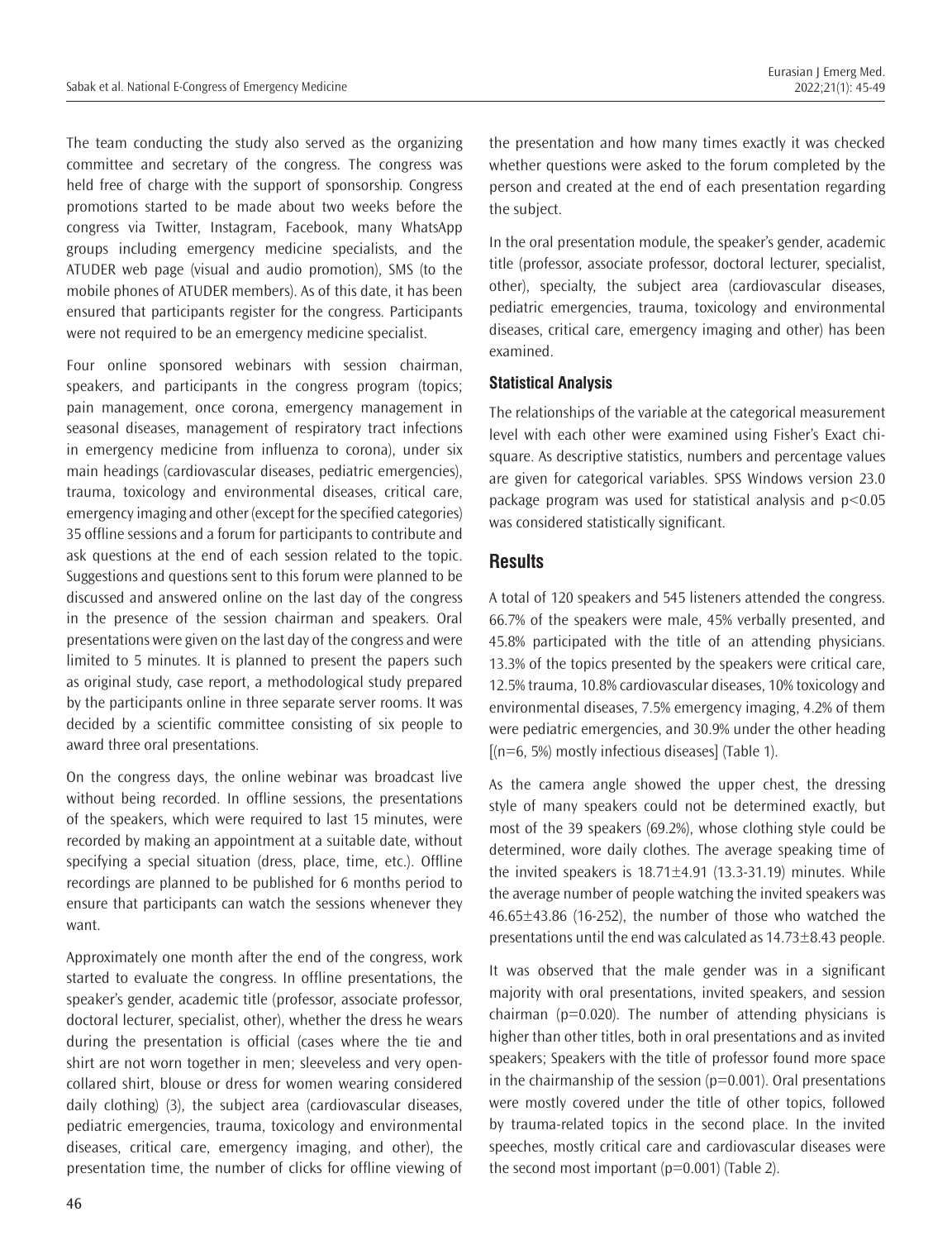| Table 1. Descriptive statistics  |                                          |               |      |  |  |  |
|----------------------------------|------------------------------------------|---------------|------|--|--|--|
| <b>Parameters</b>                | n                                        | $\frac{0}{0}$ |      |  |  |  |
| Gender                           | Male                                     | 80            | 66.7 |  |  |  |
|                                  | Female                                   | 40            | 33.3 |  |  |  |
| <b>Reasons for</b><br>attendance | Guest speaker                            | 53            | 44.2 |  |  |  |
|                                  | Moderator                                | 13            | 10.8 |  |  |  |
|                                  | Oral presentation                        | 54            | 45.0 |  |  |  |
| <b>Academic title</b>            | Professor                                | 20            | 16.7 |  |  |  |
|                                  | Associate professor                      | 12            | 10.0 |  |  |  |
|                                  | Asistant professor                       | 26            | 21.7 |  |  |  |
|                                  | Attending physician                      | 55            | 45.8 |  |  |  |
|                                  | Others                                   | 7             | 5.8  |  |  |  |
| Subject area                     | Cardiovascular diseases                  | 13            | 10.8 |  |  |  |
|                                  | Pediatric emergencies                    | 5             | 4.2  |  |  |  |
|                                  | Trauma                                   | 15            | 12.5 |  |  |  |
|                                  | Toxicology and<br>environmental diseases | 12            | 10   |  |  |  |
|                                  | Critical care                            | 16            | 13.3 |  |  |  |
|                                  | Emergency imaging                        | 9             | 7.5  |  |  |  |
|                                  | Neurological diseases                    | 9             | 7.5  |  |  |  |
|                                  | Others                                   | 28            | 23.4 |  |  |  |

## **Discussion**

Female physicians constitute only 27% of the workforce in the academic field of emergency medicine (4). In many studies, it has been shown that male speakers are predominant in congresses and female speakers are not given sufficient presentation opportunities (4-6). Carley et al. (5) examined the presentations made in eight emergency medicine congresses and found that the presentation times (23 vs. 21 min 25 s) and number (29.9%) were less in women than in men. In a study where the presentations at 29 congresses held by the Spanish Society of Emergency Medicine (SEMES) between 1988 and 2017 were examined, it was observed that 79.6% of the speakers were male (7). In our study, it is seen that the participation of female physicians in congress is less (33.3%) and this is similar to the literature. The imposition of women on different missions in the society (motherhood, home-work responsibilities, etc.) can be shown as a reason for lagging in scientific activities or not being able to take part in them adequately. We think that women frequently experience problems such as distraction, focus problems, and insomnia, especially after motherhood (8), women often have to choose between family and career (9), and this is an important factor that prevents them from participating in academic activities. To increase the participation of women in academic activities, Martin's (10) ten basic rules can be applied to achieve a gender balance among speakers

| Table 2. Comparison of participant characteristics with the reason of participation |                                       |                               |               |                                  |      |                       |       |         |  |
|-------------------------------------------------------------------------------------|---------------------------------------|-------------------------------|---------------|----------------------------------|------|-----------------------|-------|---------|--|
|                                                                                     | Reason of participation               |                               |               |                                  |      |                       |       |         |  |
|                                                                                     |                                       | Oral presentation<br>$(n=54)$ |               | <b>Guest speaker</b><br>$(n=53)$ |      | Moderator<br>$(n=13)$ |       | p value |  |
|                                                                                     |                                       | n                             | $\frac{0}{0}$ | n                                | $\%$ | $\mathsf{n}$          | $\%$  |         |  |
| Gender                                                                              | Male                                  | 29                            | 53.7          | 40                               | 75.5 | 11                    | 84.6  | 0.020   |  |
|                                                                                     | Female                                | 25                            | 46.3          | 13                               | 24.5 | $\overline{2}$        | 15.4  |         |  |
| <b>Academic Title</b>                                                               | Professor                             | $\Omega$                      | 0.0           | 15                               | 28.3 | 5                     | 38.5  | 0.001   |  |
|                                                                                     | Associate professor                   | 3                             | 5.5           | 8                                | 15.1 | 1                     | 7.7   |         |  |
|                                                                                     | Assistant professor                   | 10 <sup>°</sup>               | 18.5          | 13                               | 24.5 | 3                     | 23.1  |         |  |
|                                                                                     | Attending physician                   | 34                            | 63.0          | 17                               | 32.1 | $\overline{4}$        | 30.7  |         |  |
|                                                                                     | Others                                | 7                             | 13.0          | $\theta$                         | 0.0  | $\Omega$              | 0.0   |         |  |
| Subject Area                                                                        | Cardiovascular diseases               | 4                             | 7.4           | 9                                | 16.9 |                       |       |         |  |
|                                                                                     | Pediatric emergencies                 | $\Omega$                      | 0.0           | 5                                | 9.4  |                       | 0.001 |         |  |
|                                                                                     | Trauma                                | 9                             | 16.7          | 6                                | 11.4 |                       |       |         |  |
|                                                                                     | Toxicology and environmental diseases | 5                             | 9.3           | $\overline{7}$                   | 13.3 |                       |       |         |  |
|                                                                                     | Critical care                         | $\overline{0}$                | 0.0           | 16                               | 30.2 |                       |       |         |  |
|                                                                                     | <b>Emergency imaging</b>              | 5                             | 9.3           | $\overline{4}$                   | 7.5  |                       |       |         |  |
|                                                                                     | Neurological diseases                 | 5                             | 9.3           | $\overline{4}$                   | 7.5  |                       |       |         |  |
|                                                                                     | Others                                | 26                            | 48.0          | $\overline{2}$                   | 3.8  |                       |       |         |  |
| B value was obtained from Eisher's exact chi square test                            |                                       |                               |               |                                  |      |                       |       |         |  |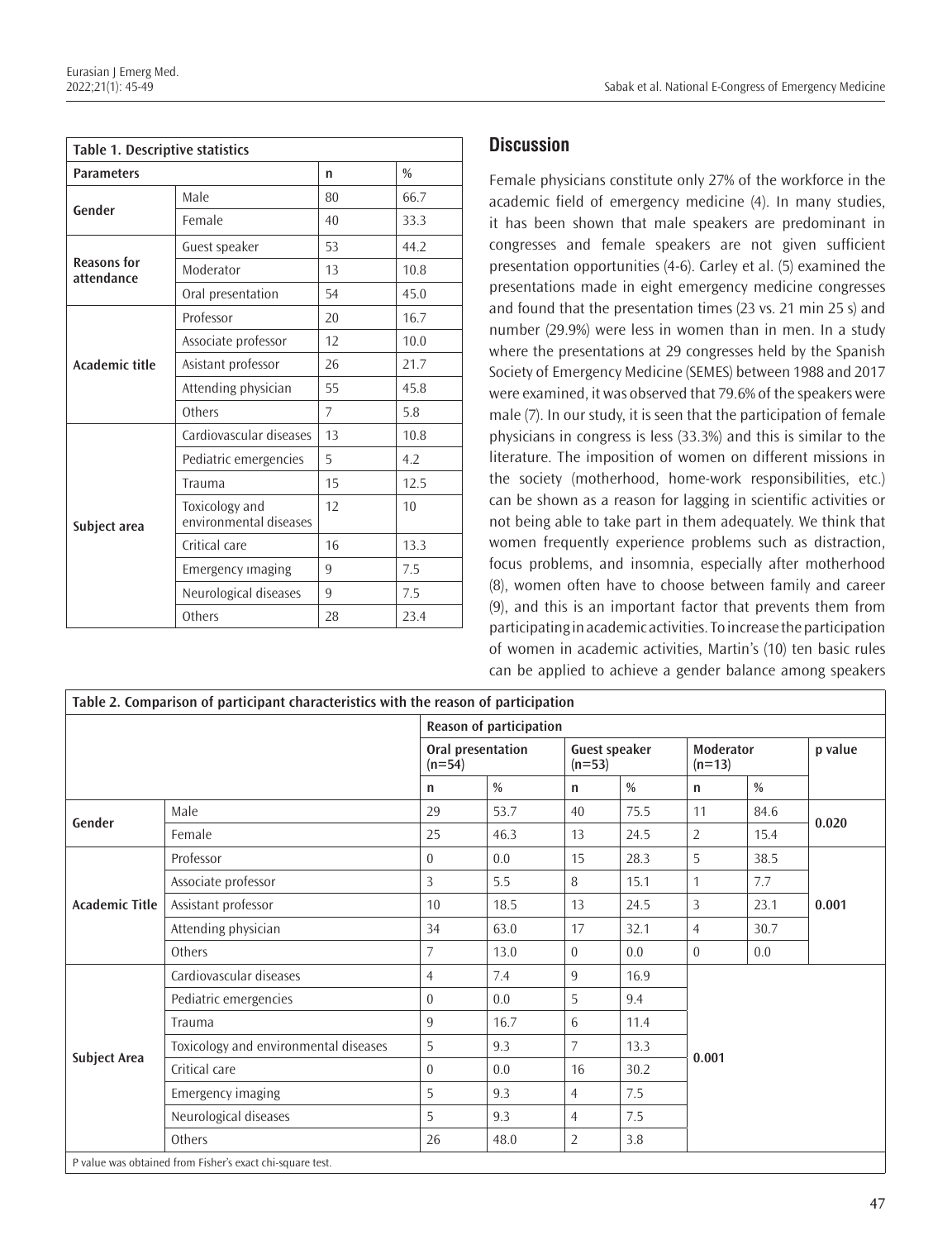at congresses. We can also suggest that physical arrangements (such as baby care support, mini-nursery, and child activities) be made in such meetings to increase the concentration of women with maternity qualifications in academic activities.

The vast majority of speakers at the national emergency medicine congresses held in Turkey every year are physicians who are in academic positions (11,12). This situation may change in congresses in different countries and besides physicians, nurses and ambulance personnel can also make presentations at emergency medical congresses (7). When we examined the e-congress organized, most of the speakers (45.8%) consisted of physicians without academic positions and there were no speakers other than physicians. If it is accepted as the field of work where there are different health professionals such as physicians, nurses, paramedics and emergency medical technicians in emergency departments, the participation of other health professionals in emergency medical congresses may present a different perspective to the congresses.

In organizations such as congresses, in addition to scientific content, especially speakers may feel obliged to dress formally. On different blog sites, the speaker is given tips and advice on clothing (13,14). In our study, it draws our attention that 69.2% of the speakers make their presentations in daily clothes. We think that e-congress provides a sense of comfort for the speakers in scientific meetings.

Prolonged speaking times in presentations (didactic lecture) can reduce the participants' attention and memory retention of the subject. Regarding the duration of the presentations, although a clear presentation time is not specified in the studies, studies are indicating that the participant concentration decreases during the presentation period and attention decreases to the lowest level within 20 min (15). Lenz et al. (16) in his study stated that changing the presentation tempo or giving a cognitive break every 15-20 minutes can regain attention. In our study, the average speaking time was completed under the time recommended in the literature, but an average of  $14.73\pm8.43$  people out of 545 spectators watched the presentations where the percentage is very low (about 2.9%). We attribute this to the notion of not being able to focus on the lesson on the computer according to the traditional congress or the obligation to wait and listen to the presentation until the end in order not to disturb the flow of the presentation. In our opinion, this requirement probably disappears in the online platform.

## **Conclusion**

Although organizing online congresses is advantageous not only during the pandemic but also in terms of comfort (clothing, office or home environment, etc.) and cost as an alternative to the traditional congress, it can become more effective by demanding a certain amount of participation to keep the participation rates high. While giving presentations to the speakers in congresses, attention should be paid to the gender distribution balance. We can also suggest that physical arrangements (such as baby care support, mini-nursery, and child activities) made in such meetings to increase the concentration of women with maternity qualifications in academic activities. Presentations should not be longer than 20 min in order not to distract the participants. The participation of health professionals such as nurses and paramedics rather than a congress attended only by emergency physicians may also present a different perspective to the congress.

#### **Ethics**

**Ethics Committee Approval:** The study was conducted without the approval of the ethics committee as it evaluated the educational activity and publicly available data were used.

**Informed Consent:** Written informed consent form was not obtained from the participants due to the retrospective nature of the study.

**Peer-review:** Externally peer-reviewed

#### **Authorship Contributions**

Concept: M.S., B.K., Design: M.S., Supervision: B.K., Resources: M.S., M.B., Materials: M.S., Data Collection and/or Processing: T.E., Analysis and/or Interpretation: M.S., M.B., Literature Search: T.E., B.K., Writing: M.S., M.B., Critical Review: T.E., B.K.

**Conflict of Interest:** No conflict of interest was declared by the authors.

**Financial Disclosure:** The authors declared that this study received no financial support.

## **References**

- 1. Oxford Learner's Dictionaries. Conference (cited on September 10, 2020). Available from: https://www.oxfordlearnersdictionaries.com/definition/ american\_english/conference
- 2. Wikipedia. COVID-19 Pandemisi [in Turkish]. Available from: https:// tr.wikipedia.org/wiki/COVID-19\_pandemisi (cited on September 10, 2020).
- 3. T.C. Cumhurbaşkanlığı Mevzuat Bilgi Sistemi. Kamu Kurum ve Kuruluşlarında Çalışan Personelin Kılık ve Kıyafetine Dair Yönetmelik [in Turkish]. Available from: https://www.mevzuat.gov.tr/ mevzuat?MevzuatNo=85105&MevzuatTur=3&MevzuatTertip=5 (cited on September 10, 2020).
- 4. Agrawa lP, Madsen TE, Lall M, Zeidan A. Gender disparities in academic emergency medicine: strategies for the recruitment, retention, and promotion of women. AEM Educ Train. 2019;4:67-74.
- 5. Carley S, Carden R, Riley R, May N, Hruska K, Beardsell I, Johnston M, et al. Are there too few women presenting at emergency medicine conferences? Emerg Med J. 2016;33:681-83.
- 6. Ruzycki SM, Fletcher S, Earp M, Bharwani A, Lithgow KC. Trends in the proportion of female speakers at medical conferences in the United States and in Canada, 2007 to 2017. JAMA Netw Open. 2019;2:e192103.